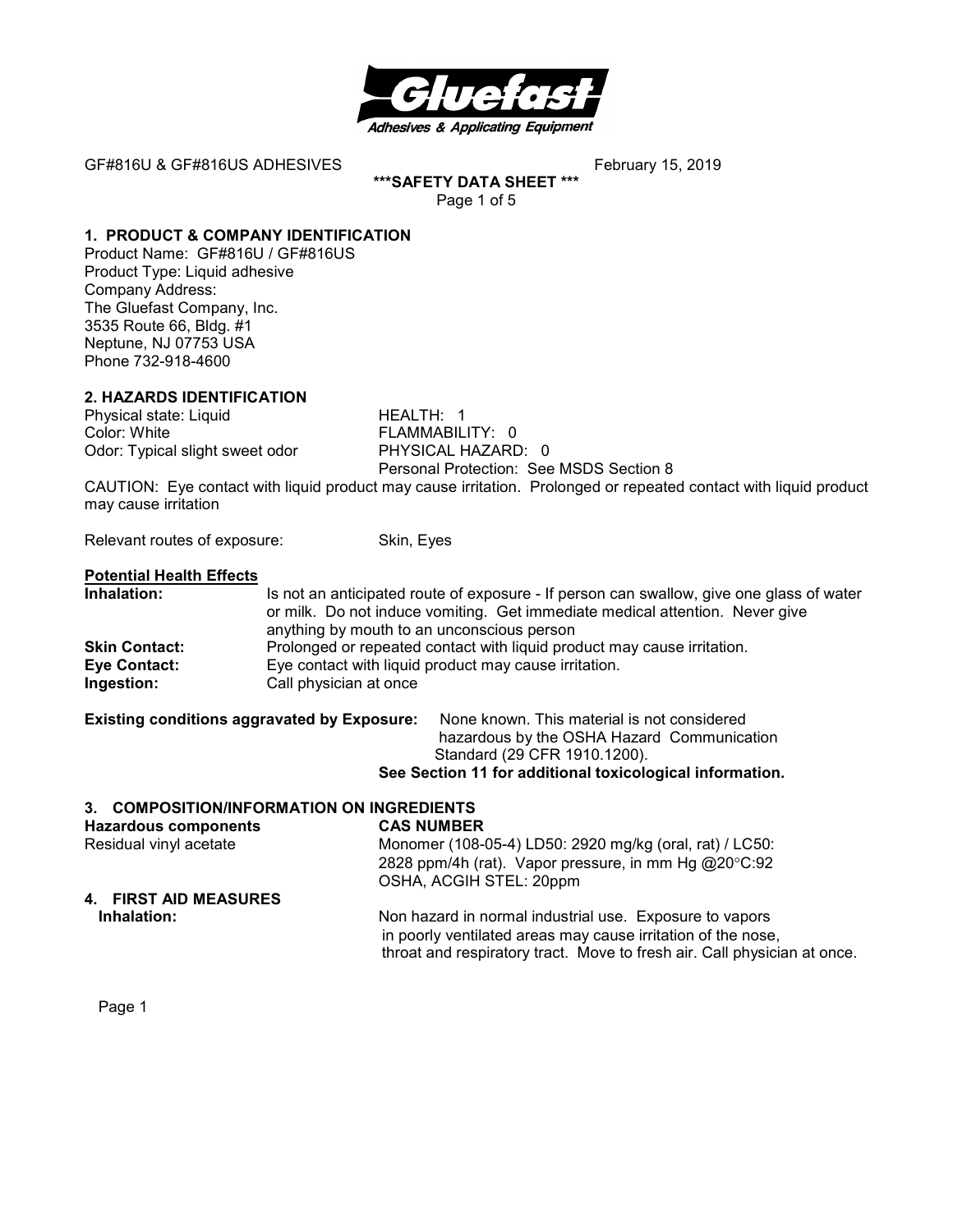

# **\*\*\*SAFETY DATA SHEET \*\*\***

Page 2 of 5

**Skin contact:** Prolonged or repeated contact with liquid may cause irritation.Wash affected area with soap and water. Launder contaminated clothing before reuse. **Eye contact:** Flush immediately with water for 15 minutes. Consult a physician if irritation persists.<br>Ingestion: Not an anticipated route of exposure. Small amounts are not anticipated to be harmfu Not an anticipated route of exposure. Small amounts are not anticipated to be harmful. Do not induce vomiting. Get immediate medical attention. Never give anything by mouth to an unconscious person

| <b>5. FIRE FIGHTING MEASURES</b>      |                                                                                                                                                                                                                                                                                        |  |
|---------------------------------------|----------------------------------------------------------------------------------------------------------------------------------------------------------------------------------------------------------------------------------------------------------------------------------------|--|
| Flash point:                          | Non applicable                                                                                                                                                                                                                                                                         |  |
| Auto ignition temperature:            | Not applicable                                                                                                                                                                                                                                                                         |  |
| Flammable/Explosive limits - lower:   | Not applicable                                                                                                                                                                                                                                                                         |  |
| Flammable/Explosive limits - upper:   | Not applicable                                                                                                                                                                                                                                                                         |  |
| <b>Extinguishing media:</b>           | Non- flammable in liquid state; use water spray (fog), foam, dry chemical or<br>carbon dioxide on dried product.                                                                                                                                                                       |  |
| Special firefighting procedures:      | Fire fighters should wear positive pressure self-contained<br>breathing apparatus (SCBA). Wear full protective clothing.                                                                                                                                                               |  |
| Unusual fire or explosion hazards:    | There is the possibility of pressure build-up in closed containers when heated.<br>Water spray may be used to cool the containers.                                                                                                                                                     |  |
| <b>Hazardous combustion products:</b> | Incomplete combustion can yield low molecular weight hydrocarbons, carbon<br>monoxide.                                                                                                                                                                                                 |  |
| 6. ACCIDENTAL RELEASE MEASURES        |                                                                                                                                                                                                                                                                                        |  |
|                                       | Dike if necessary, contain spill with inert absorbent and transfer to containers for<br>disposal. Keep spilled product out of sewers, watersheds or water systems                                                                                                                      |  |
| <b>Environmental precautions:</b>     | Do not allow material to contaminate ground water system.<br>No special environmental precautions required.                                                                                                                                                                            |  |
| Clean-up methods:                     | Spills should be taken up with suitable absorbent and<br>placed in containers. Spill area can be washed with water;<br>collect wash water for approved disposal. Do not flush to storm<br>sewer or waterway. Contact state or town municipalities for<br>proper disposal instructions. |  |
| 7. HANDLING AND STORAGE               |                                                                                                                                                                                                                                                                                        |  |
| Handling:                             | Store at room temperature. Rotate stock using oldest material first.                                                                                                                                                                                                                   |  |

Storage: Storage: Storage: Shelf life six months. **KEEP FROM FREEZING**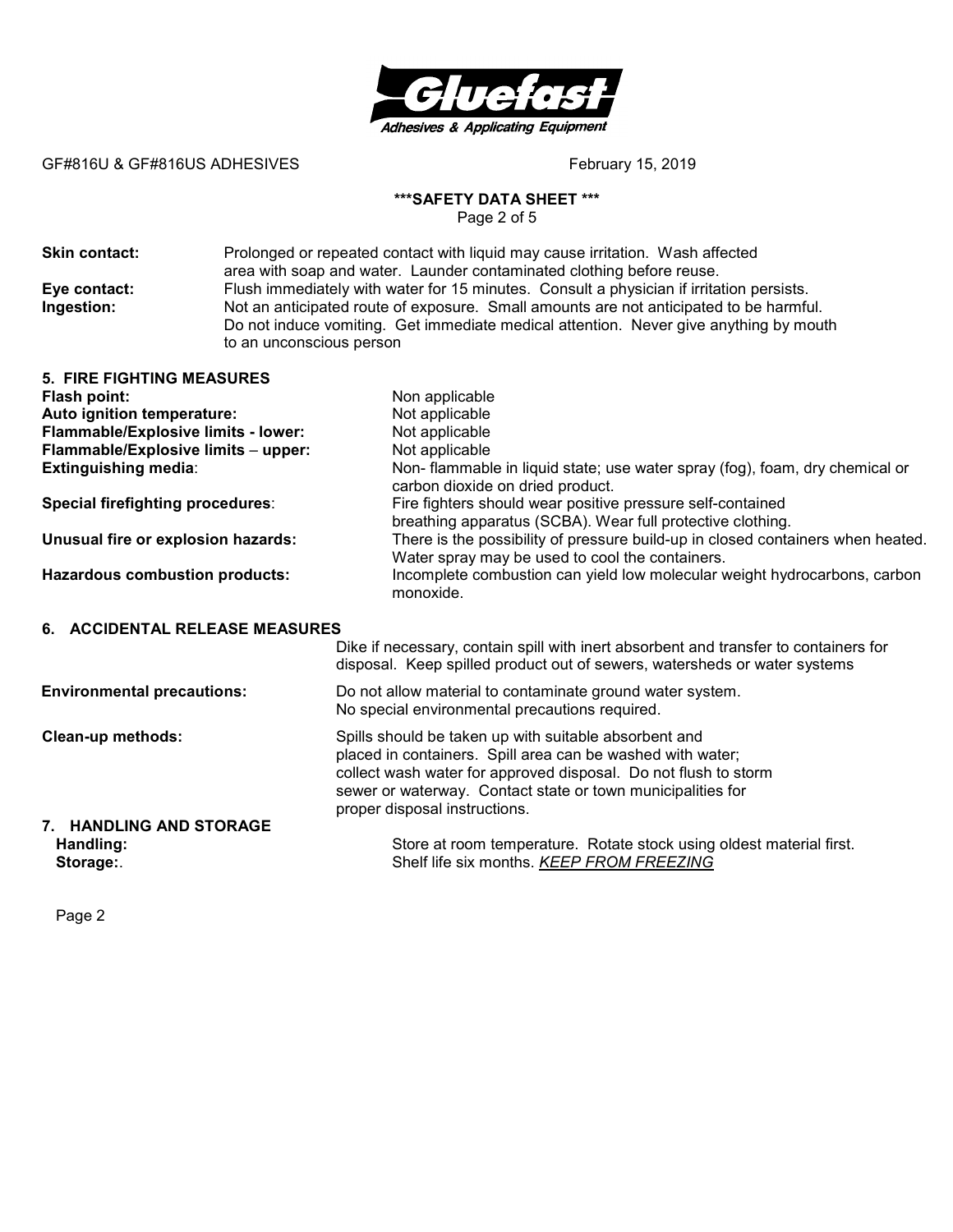

### **\*\*\*SAFETY DATA SHEET \*\*\***  Page 3 of 5

#### **8. EXPOSURE CONTROLS/PERSONAL PROTECTION**

**Employers should complete an assessment of all workplaces to determine the need for, and selection of, proper exposure controls and protective equipment for each task performed.** 

| <b>Hazardous components</b>                                             | <b>ACGIH TLV</b>                                  | <b>OSHA PEL</b> | <b>AIHA WEEL</b>                                            | <b>OTHER</b> |
|-------------------------------------------------------------------------|---------------------------------------------------|-----------------|-------------------------------------------------------------|--------------|
| None                                                                    | None                                              | None            | None                                                        | None         |
|                                                                         |                                                   |                 |                                                             |              |
| <b>Engineering controls:</b>                                            |                                                   |                 | General room ventilation is usually adequate. Local         |              |
|                                                                         |                                                   |                 | exhaust ventilation is recommended when general             |              |
|                                                                         | ventilation is not sufficient to control airborne |                 |                                                             |              |
|                                                                         | contamination.                                    |                 |                                                             |              |
| <b>Respiratory protection:</b>                                          |                                                   |                 | No personal respiratory protective equipment normally       |              |
|                                                                         |                                                   |                 | required. Where the potential exists for exposure to        |              |
|                                                                         |                                                   |                 | decomposition products due to heating or elevated           |              |
|                                                                         |                                                   |                 | temperatures, wear NIOSH approved respiratory               |              |
|                                                                         |                                                   |                 | protection as appropriate. Observe OSHA regulations         |              |
|                                                                         | for respiratory use (29 CFR 1910.134).            |                 |                                                             |              |
| <b>Eyeface protection:</b>                                              |                                                   |                 | Safety goggles or safety glasses with side shields. Full    |              |
|                                                                         |                                                   |                 | face protection should be used if the potential for         |              |
|                                                                         | splashing or spraying of product exists.          |                 |                                                             |              |
| <b>Skin protection:</b>                                                 |                                                   |                 | Use impermeable gloves and protective clothing as necessary |              |
|                                                                         |                                                   |                 | to prevent skin contact. Wear suitable protective clothing. |              |
| 9. PHYSICAL AND CHEMICAL PROPERTIES                                     |                                                   |                 |                                                             |              |
| <b>Physical state:</b>                                                  | Liquid                                            |                 |                                                             |              |
| Color:                                                                  | White                                             |                 |                                                             |              |
| Odor:                                                                   | Typical slight sweet odor                         |                 |                                                             |              |
| <b>Odor threshold:</b>                                                  | Not available                                     |                 |                                                             |              |
| Ph:                                                                     | 4.8                                               |                 |                                                             |              |
| <b>Vapor Pressure:</b>                                                  | Not applicable<br>>212F                           |                 |                                                             |              |
| <b>Boiling Point/range:</b>                                             |                                                   |                 |                                                             |              |
| <b>Freezing Point/range:</b>                                            | Below 32°F                                        |                 |                                                             |              |
| Specific gravity:                                                       | 1.080                                             |                 |                                                             |              |
| Vapor density:<br><b>Flash Point:</b>                                   | 0.62                                              |                 |                                                             |              |
|                                                                         | Not applicable                                    |                 |                                                             |              |
| Flammable/Explosive limits - lower:                                     | Not applicable                                    |                 |                                                             |              |
| Flammable/Explosive limits - upper:<br><b>Autoignition temperature:</b> | Not applicable<br>Not applicable                  |                 |                                                             |              |
| <b>Evaporation rate:</b>                                                | 1 (Water)                                         |                 |                                                             |              |
| <b>Solubility in water:</b>                                             | <b>Miscible</b>                                   |                 |                                                             |              |
| Partition coefficient (n-octanol/water)                                 | Not available                                     |                 |                                                             |              |
| <b>VOC content:</b>                                                     | $<$ 0.45 lb/gal                                   |                 |                                                             |              |
|                                                                         |                                                   |                 |                                                             |              |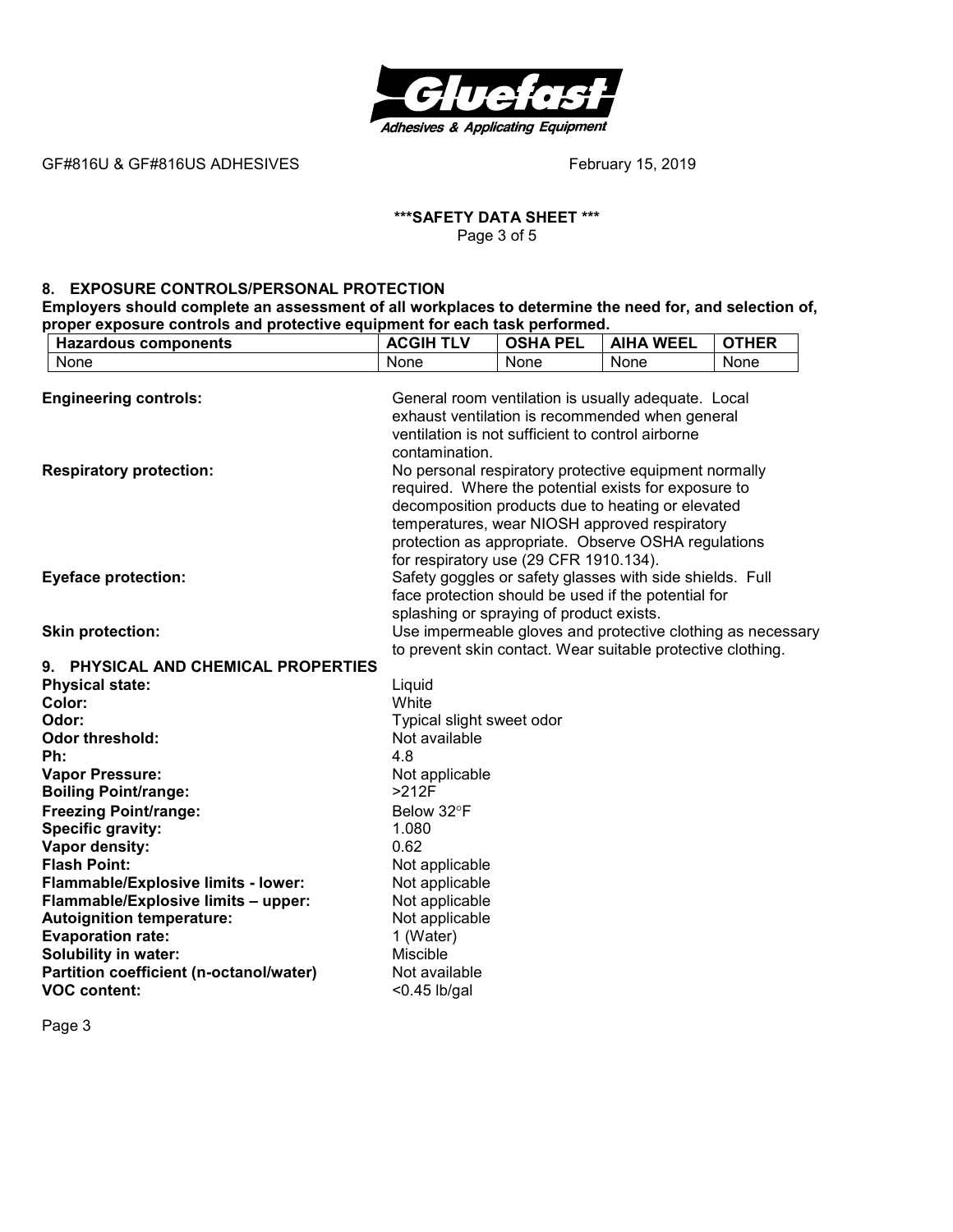

# **\*\*\*SAFETY DATA SHEET \*\*\***

Page 4 of 5

### **10. STABILITY AND REACTIVITY**

| Stability                        | Stable                           |
|----------------------------------|----------------------------------|
| Hazardous reactions:             | Will not occur.                  |
| Hazardous decomposition products | Carbon Monoxide, carbon dioxide  |
|                                  |                                  |
| Incompatible materials:          | Materials that react with water. |
| Conditions to avoid:             | Do not freeze.                   |

# **11. TOXICOLOGICAL INFORMATION**

| <b>Hazardous components</b> | <b>NTB Carcinogen</b> | <b>IARC Carcinogen</b> | <b>OSHA Carcinogen</b><br>(Specifically Regulated) |
|-----------------------------|-----------------------|------------------------|----------------------------------------------------|
| <b>None</b>                 | None                  | Vinyl Acetate          | None                                               |
|                             |                       |                        |                                                    |
| <b>Hazardous components</b> |                       | <b>Health Effects/</b> |                                                    |
|                             |                       | <b>Target Organs</b>   |                                                    |
| None                        |                       | None                   |                                                    |

# **12. ECOLOGICAL INFORMATION**

Ecological information: N/A

# **13. DISPOSAL CONSIDERATIONS**

| Information provided is for unused product only.                                                                  |                                                                                                                                                                                       |  |
|-------------------------------------------------------------------------------------------------------------------|---------------------------------------------------------------------------------------------------------------------------------------------------------------------------------------|--|
| Recommended method of disposal:<br>Legal disposition of waste is the responsibility of the owner/generator of the |                                                                                                                                                                                       |  |
| Hazardous waste number:                                                                                           | waste. Applicable federal, state and/or local regulations must be followed during<br>treatment, storage, or disposal of waste containing this product.<br>Not a RCRA hazardous waste. |  |

#### **14. TRANSPORT INFORMATION**

| U.S. Department of Transportation Ground (49 CFR)                                         |                                       |  |
|-------------------------------------------------------------------------------------------|---------------------------------------|--|
| Proper shipping name:                                                                     | GF816UGL, GF816UPL, GF816UDR          |  |
|                                                                                           | GF816USGL, GF816USPL, GF816USDR       |  |
| Hazard class or division:                                                                 | None                                  |  |
| Identification number:                                                                    | <b>None</b>                           |  |
| Packing group:                                                                            | Carton, 5-gallon pail, 55 gallon drum |  |
| Product is not regulated, non hazardous and not restricted for transport by air or water. |                                       |  |